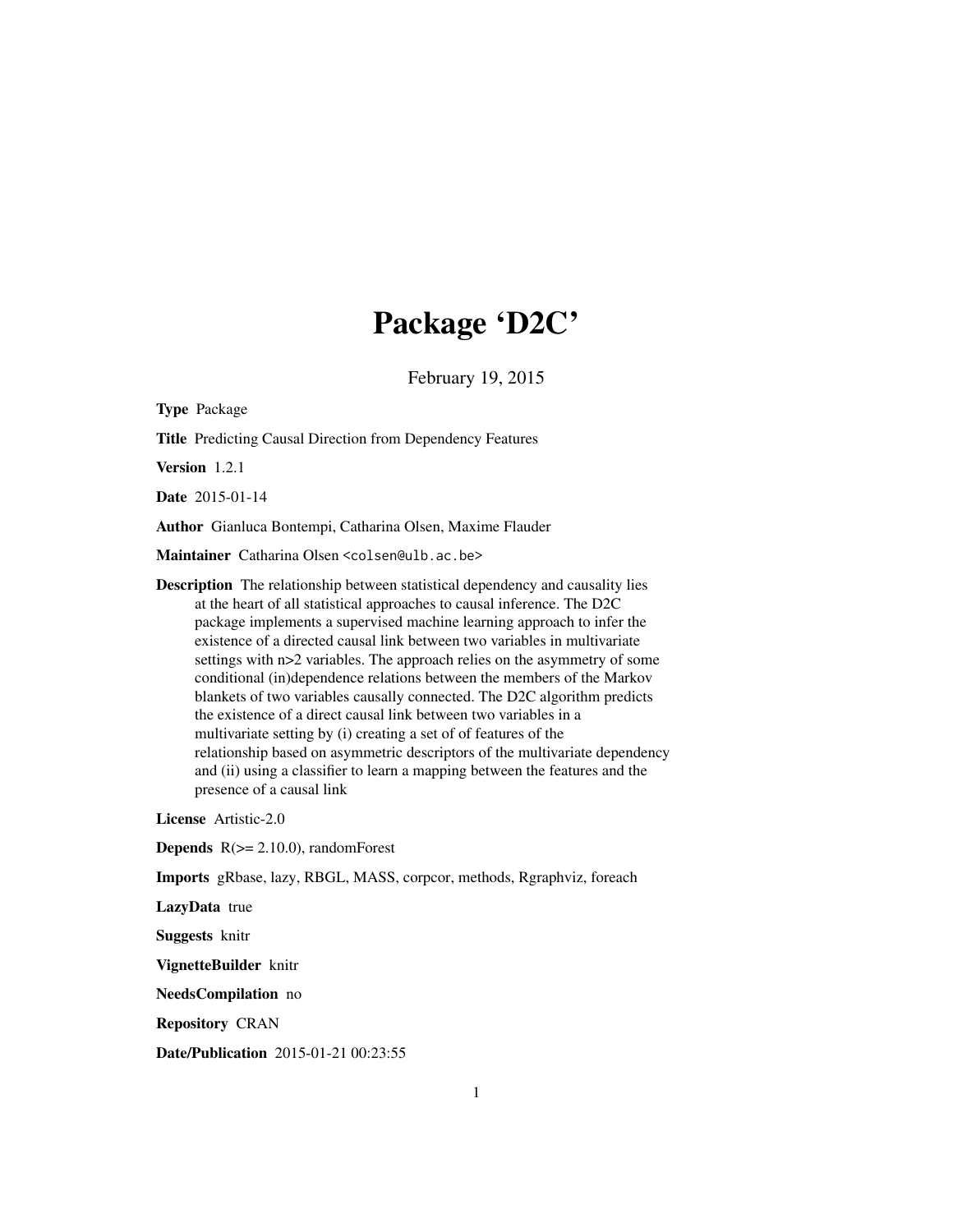# <span id="page-1-0"></span>R topics documented:

|       | alarm                                                                                                                   |                         |
|-------|-------------------------------------------------------------------------------------------------------------------------|-------------------------|
|       |                                                                                                                         | $\overline{\mathbf{3}}$ |
|       | $compute, DAG. network-method \dots \dots \dots \dots \dots \dots \dots \dots \dots \dots \dots \dots \dots$            | $\overline{3}$          |
|       |                                                                                                                         | $\overline{4}$          |
|       |                                                                                                                         | $\overline{4}$          |
|       |                                                                                                                         | $\overline{4}$          |
|       |                                                                                                                         | -5                      |
|       |                                                                                                                         | 6                       |
|       |                                                                                                                         | -6                      |
|       | initialize, D2C.descriptor-method $\ldots \ldots \ldots \ldots \ldots \ldots \ldots \ldots \ldots \ldots \ldots \ldots$ |                         |
|       |                                                                                                                         |                         |
|       | initialize, simulated DAG-method $\ldots \ldots \ldots \ldots \ldots \ldots \ldots \ldots \ldots \ldots \ldots$         |                         |
|       |                                                                                                                         |                         |
|       |                                                                                                                         |                         |
|       |                                                                                                                         |                         |
|       |                                                                                                                         |                         |
|       | update,simulatedDAG-method $\ldots \ldots \ldots \ldots \ldots \ldots \ldots \ldots \ldots \ldots \ldots \ldots$        |                         |
|       |                                                                                                                         |                         |
| Index |                                                                                                                         | 14                      |

alarm *Alarm dataset*

# Description

contains the adjacency matrix of the Alarm DAG (true.net) and the related measured dataset (dataset). See the vignette for an utilization of the dataset

contains the adjacency matrix of the Alarm DAG (true.net) and the related measured dataset (dataset). See the vignette for an utilization of the dataset

# Details

Dataset alarm

Benchmark alarm

# References

Aliferis C, Statnikov A, Tsamardinos I, Mani S, Koutsoukos X Local Causal and Markov Blanket Induction for Causal Discovery and Feature Selection for Classif ication Part II: Analysis and Extensions' by ; JMLR 2010'

Aliferis C, Statnikov A, Tsamardinos I, Mani S, Koutsoukos X Local Causal and Markov Blanket Induction for Causal Discovery and Feature Selection for Classif ication Part II: Analysis and Extensions' by ; JMLR 2010'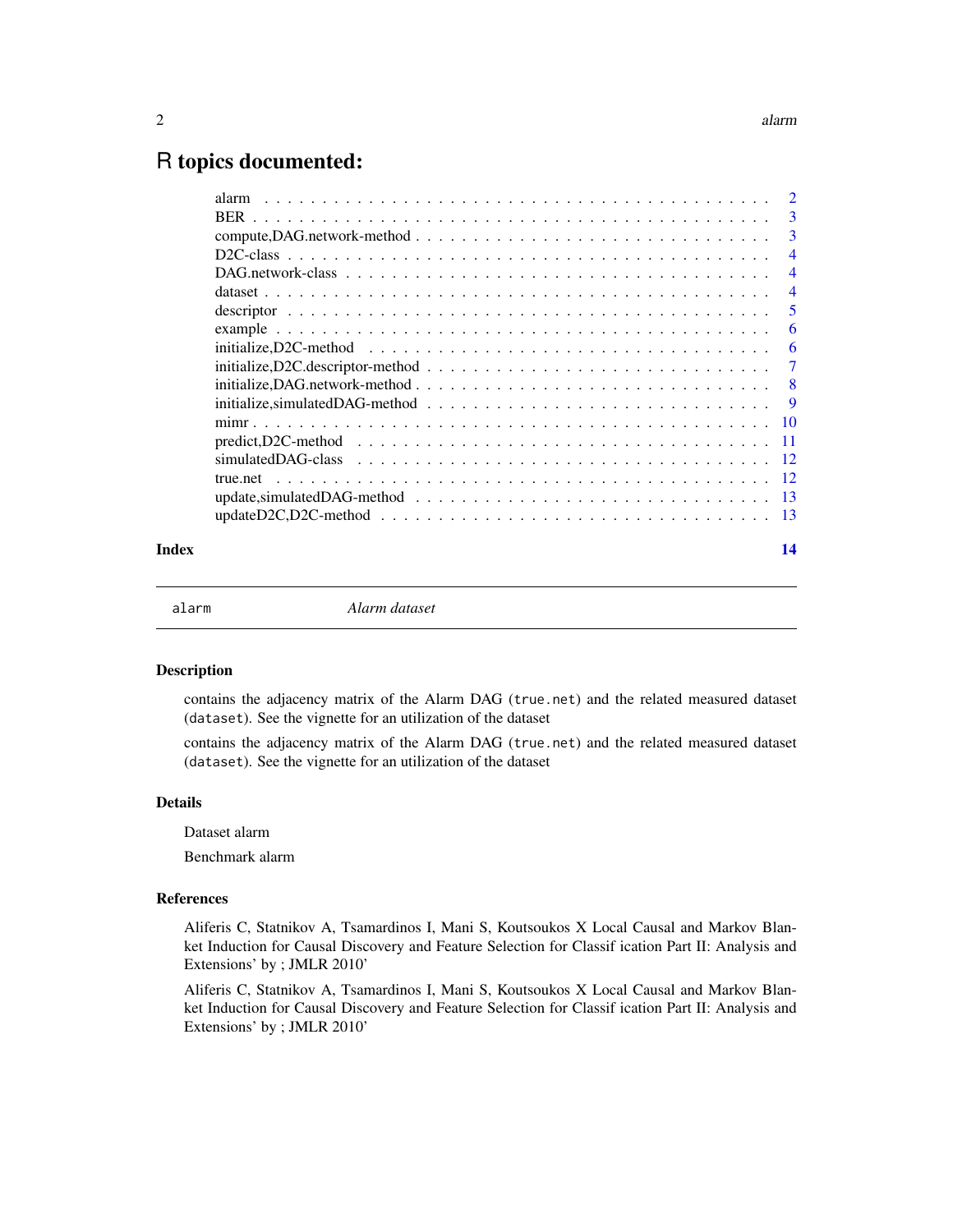<span id="page-2-0"></span>

# Description

The balanced error rate is the average of the errors on each class: BER =  $0.5*(FP/(TN+FP) +$ FN/(FN+TP)).

# Usage

BER(Ytrue, Yhat)

# Arguments

| Ytrue | : binary numeric vector (made of $0$ or $1$ ) of real classes |
|-------|---------------------------------------------------------------|
| Yhat  | : binary numeric vector (made of 0 or 1) of predicted classes |

# Value

Balanced Error Rate  $0 \leq BER \leq 1$ 

compute,DAG.network-method

*compute N samples according to the network distribution*

# Description

compute N samples according to the network distribution

# Usage

```
## S4 method for signature 'DAG.network'
compute(object, N = 50)
```
# Arguments

| object | a DAG.network object                                              |
|--------|-------------------------------------------------------------------|
|        | numeric, the number of samples generated according to the network |

# Value

a N\*nNodes matrix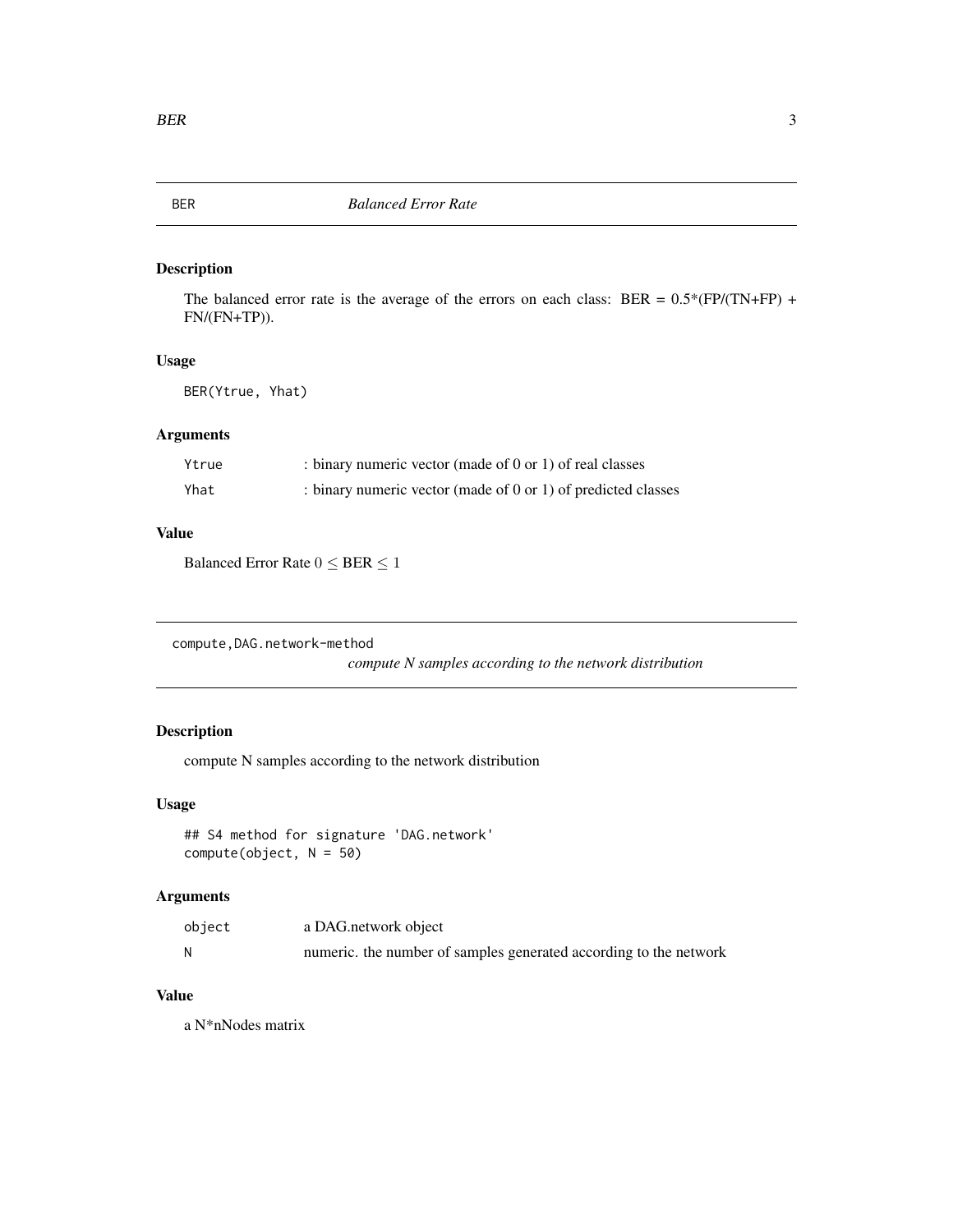<span id="page-3-0"></span>

# Description

An S4 class to store the RF model trained on the basis of the descriptors of NDAG DAGs

DAG.network-class *An S4 class to store DAG.network*

# Description

An S4 class to store DAG.network

# Arguments

network : object of class "graph"

dataset *Dataset of the Alarm benchmark*

# Description

contains the measured dataset. See the vignette for an utilization of the dataset

# Details

Dataset of the Alarm benchmark

# References

Aliferis C, Statnikov A, Tsamardinos I, Mani S, Koutsoukos X Local Causal and Markov Blanket Induction for Causal Discovery and Feature Selection for Classif ication Part II: Analysis and Extensions' by ; JMLR 2010'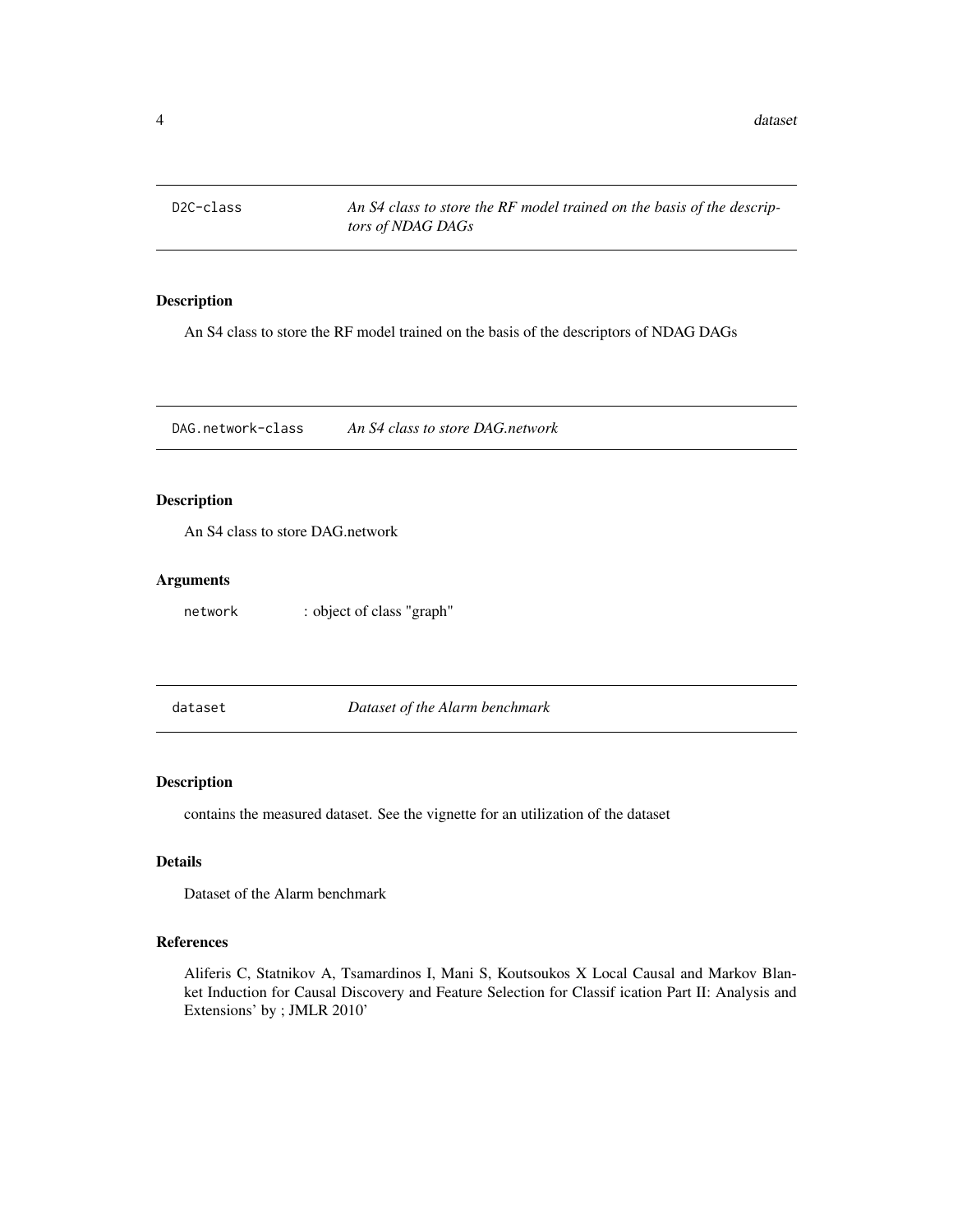<span id="page-4-0"></span>descriptor *compute descriptor*

# Description

compute descriptor

# Usage

descriptor(D, ca, ef, ns = min(4, NCOL(D) - 2), lin = FALSE, acc = TRUE, struct = TRUE,  $pq = c(0.1, 0.25, 0.5, 0.75, 0.9)$ , bivariate = FALSE)

# Arguments

| D         | : the observed data matrix of size $[N,n]$ , where N is the number of samples and<br>n is the number of nodes   |
|-----------|-----------------------------------------------------------------------------------------------------------------|
| ca        | : node index $(1 \le ca \le n)$ of the putative cause                                                           |
| ef        | : node index $(1 \leq ef \leq n)$ of the putative effect                                                        |
| ns        | : size of the Markov Blanket                                                                                    |
| lin       | : TRUE OR FALSE. if TRUE it uses a linear model to assess a dependency,<br>otherwise a local learning algorithm |
| acc       | : TRUE OR FALSE. if TRUE it uses the accuracy of the regression as a descrip-<br>tor                            |
| struct    | : TRUE or FALSE to use the ranking in the markov blanket as a descriptor                                        |
| pq        | : a vector of quantiles used to compute de descriptor                                                           |
| bivariate | : TRUE OR FALSE. if TRUE it includes the descriptors of the bivariate depen-<br>dency                           |

## Details

This function is the core of the D2C algorithm. Given two candidate nodes, (ca, putative cause and ef, putative effect) it first infers from the dataset D the Markov Blankets of the variables indexed by ca and ef (MBca and MBef) by using the [mimr](#page-9-1) algorithm (Bontempi, Meyer, ICML10). Then it computes a set of (conditional) mutual information terms describing the dependency between the variables ca and ef. These terms are used to create a vector of descriptors. If acc=TRUE, the vector contains the descriptors related to the asymmetric information theoretic terms described in the paper. If struct=TRUE, the vector contains descriptors related to the positions of the terms of the MBef in MBca and viceversa. The estimation of the information theoretic terms require the estimation of the dependency between nodes. If lin=TRUE a linear assumption is made. Otherwise the local learning estimator, implemented by the R package [lazy,](#page-0-0) is used.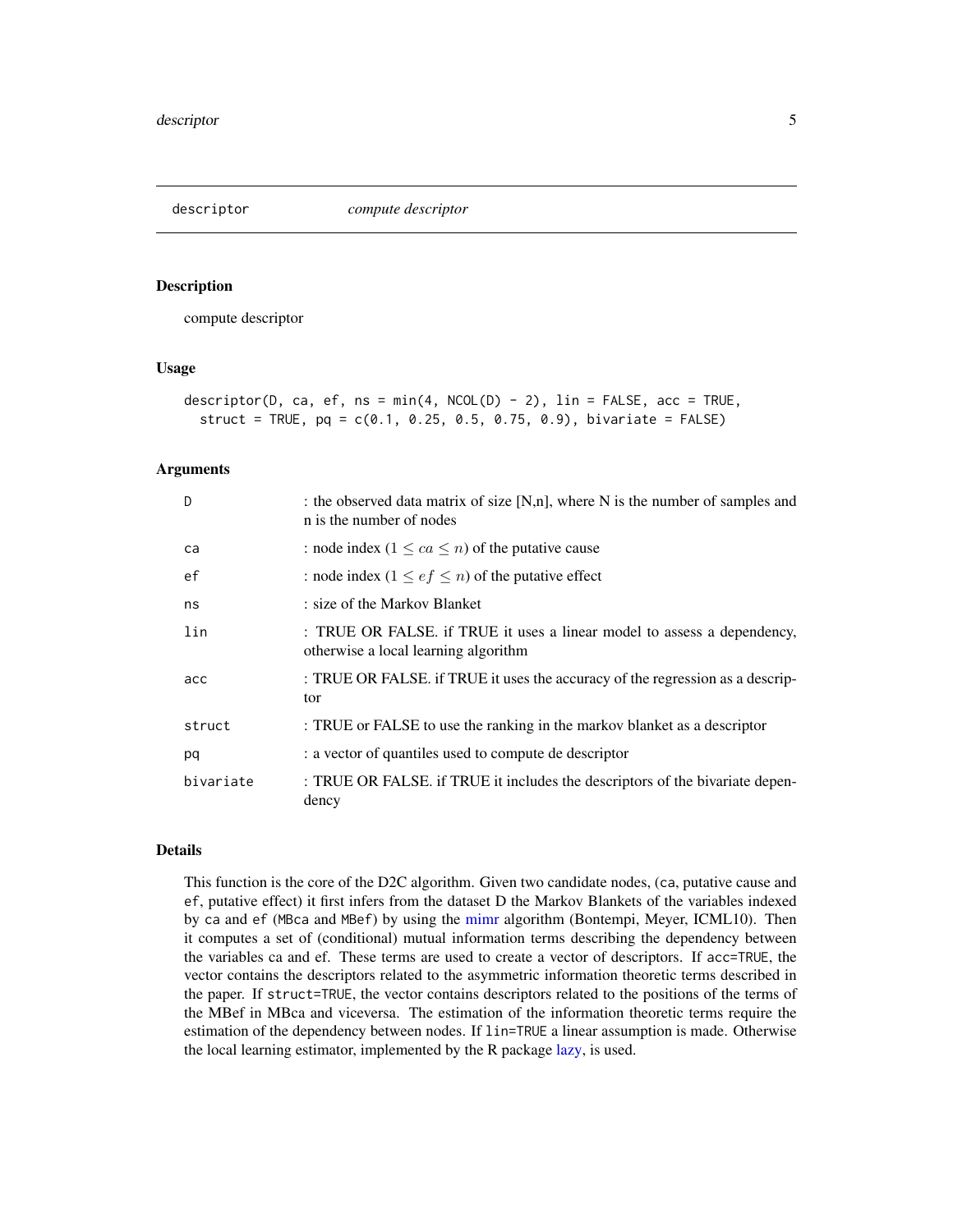Gianluca Bontempi, Maxime Flauder (2014) From dependency to causality: a machine learning approach. Under submission

Bontempi G., Meyer P.E. (2010) Causal filter selection in microarray data. ICML'10

M. Birattari, G. Bontempi, and H. Bersini (1999) Lazy learning meets the recursive least squares algorithm. Advances in Neural Information Processing Systems 11, pp. 375-381. MIT Press.

G. Bontempi, M. Birattari, and H. Bersini (1999) Lazy learning for modeling and control design. International Journal of Control, 72(7/8), pp. 643-658.

example *stored D2C object*

# Description

small D2C object for testing D2C functionalities

# Details

Dataset example

# Examples

```
require(RBGL)
require(gRbase)
data(example)
print(example@mod)
## Random Forest
print(dim(example@X))
## dimension of the training set
```
initialize,D2C-method *creation of a D2C object which preprocesses the list of DAGs and observations contained in sDAG and fits a Random Forest classifier*

# Description

creation of a D2C object which preprocesses the list of DAGs and observations contained in sDAG and fits a Random Forest classifier

# Usage

```
## S4 method for signature 'D2C'
initialize(.Object, sDAG, descr = new("D2C.descriptor"),
 verbose = TRUE, ratioMissingNode = 0, ratioEdges = 1,
 max.features = 20, goParallel = FALSE)
```
<span id="page-5-0"></span>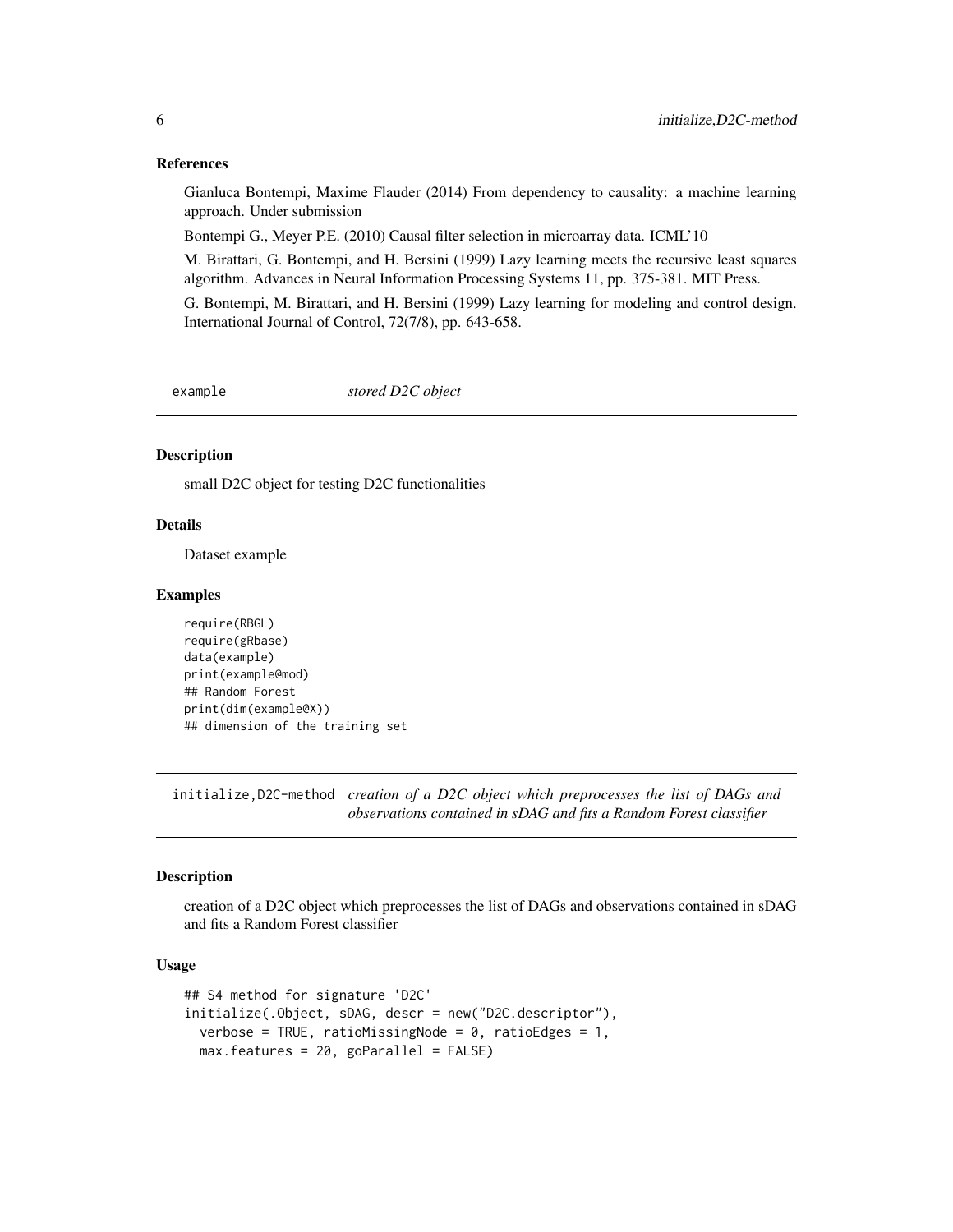# <span id="page-6-0"></span>Arguments

| .Object          | : the D2C object                                                                                                                                                         |
|------------------|--------------------------------------------------------------------------------------------------------------------------------------------------------------------------|
| sDAG             | : simulateDAG object                                                                                                                                                     |
| descr            | : D2C descriptor object containing the parameters of the descriptor                                                                                                      |
| verbose          | : if TRUE it prints the state of progress                                                                                                                                |
| ratioMissingNode |                                                                                                                                                                          |
|                  | : percentage of existing nodes which are not considered. This is used to emulate<br>latent variables.                                                                    |
| ratioEdges       | : percentage of existing edges which are added to the training set                                                                                                       |
| max.features     | : maximum number of features used by the Random Forest classifier random-<br>Forest. The features are selected by the importance returned by the function<br>importance. |
| goParallel       | : if TRUE it uses parallelism                                                                                                                                            |

# References

Gianluca Bontempi, Maxime Flauder (2014) From dependency to causality: a machine learning approach. Under submission

# Examples

```
require(RBGL)
require(gRbase)
require(foreach)
descr=new("D2C.descriptor")
descr.example<-new("D2C.descriptor",bivariate=FALSE,ns=3,acc=TRUE)
trainDAG<-new("simulatedDAG",NDAG=2, N=50,noNodes=10,
            functionType = "linear", seed=0,sdn=0.5)
example<-new("D2C",sDAG=trainDAG, descr=descr.example)
```
initialize,D2C.descriptor-method *creation of a D2C.descriptor*

# Description

creation of a D2C.descriptor

# Usage

```
## S4 method for signature 'D2C.descriptor'
initialize(.Object, lin = TRUE, acc = TRUE,
  struct = TRUE, pq = c(0.1, 0.25, 0.5, 0.75, 0.9), bivariate = FALSE,
 ns = 4
```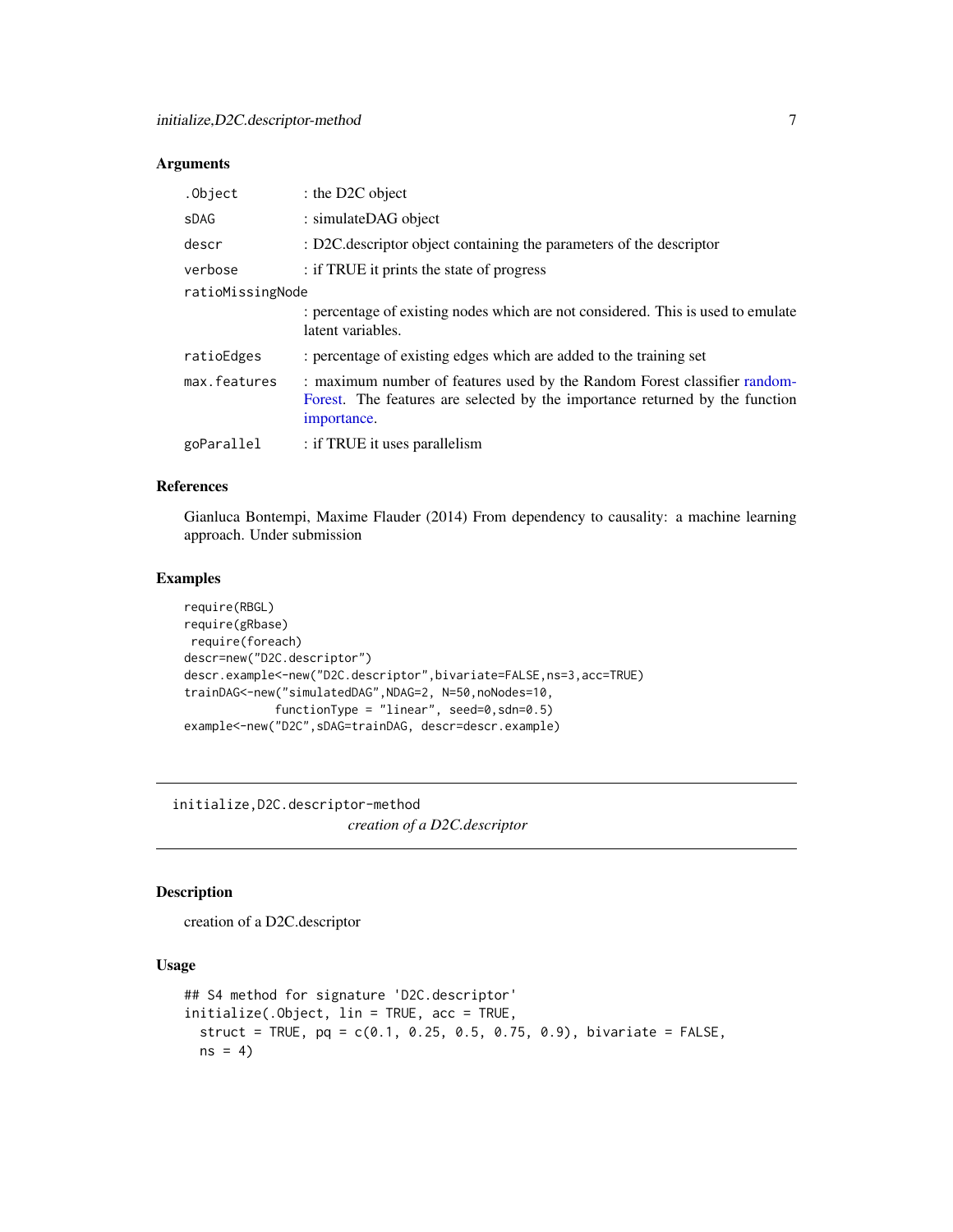# <span id="page-7-0"></span>Arguments

| .Object   | : the D2C descriptor object                                                                                     |
|-----------|-----------------------------------------------------------------------------------------------------------------|
| lin       | : TRUE OR FALSE: if TRUE it uses a linear model to assess a dependency,<br>otherwise a local learning algorithm |
| acc       | : TRUE OR FALSE: if TRUE it uses the accuracy of the regression as a descrip-<br>tor                            |
| struct    | : TRUE or FALSE to use the ranking in the markov blanket as a descriptor                                        |
| pq        | a vector of quantiles used to compute the descriptors:                                                          |
| bivariate | :TRUE OR FALSE: if TRUE it includes also the descriptors of the bivariate<br>dependence                         |
| ns        | : size of the Markov Blanket returned by the mIMR algorithm                                                     |

# References

Gianluca Bontempi, Maxime Flauder (2014) From dependency to causality: a machine learning approach. Under submission

# Examples

```
require(RBGL)
require(gRbase)
require(foreach)
descr.example<-new("D2C.descriptor",bivariate=FALSE,ns=3,acc=TRUE)
trainDAG<-new("simulatedDAG",NDAG=2, N=50,noNodes=10,
             functionType = "linear", seed=0,sdn=0.5)
```
initialize,DAG.network-method

*creation of a DAG.network*

# Description

creation of a DAG.network

# Usage

```
## S4 method for signature 'DAG.network'
initialize(.Object, network, sdn = 0.5,
  sigma = function(x) return(rnorm(n = 1, sd = sdn)), H = function(x)return(H_Rn(1)))
```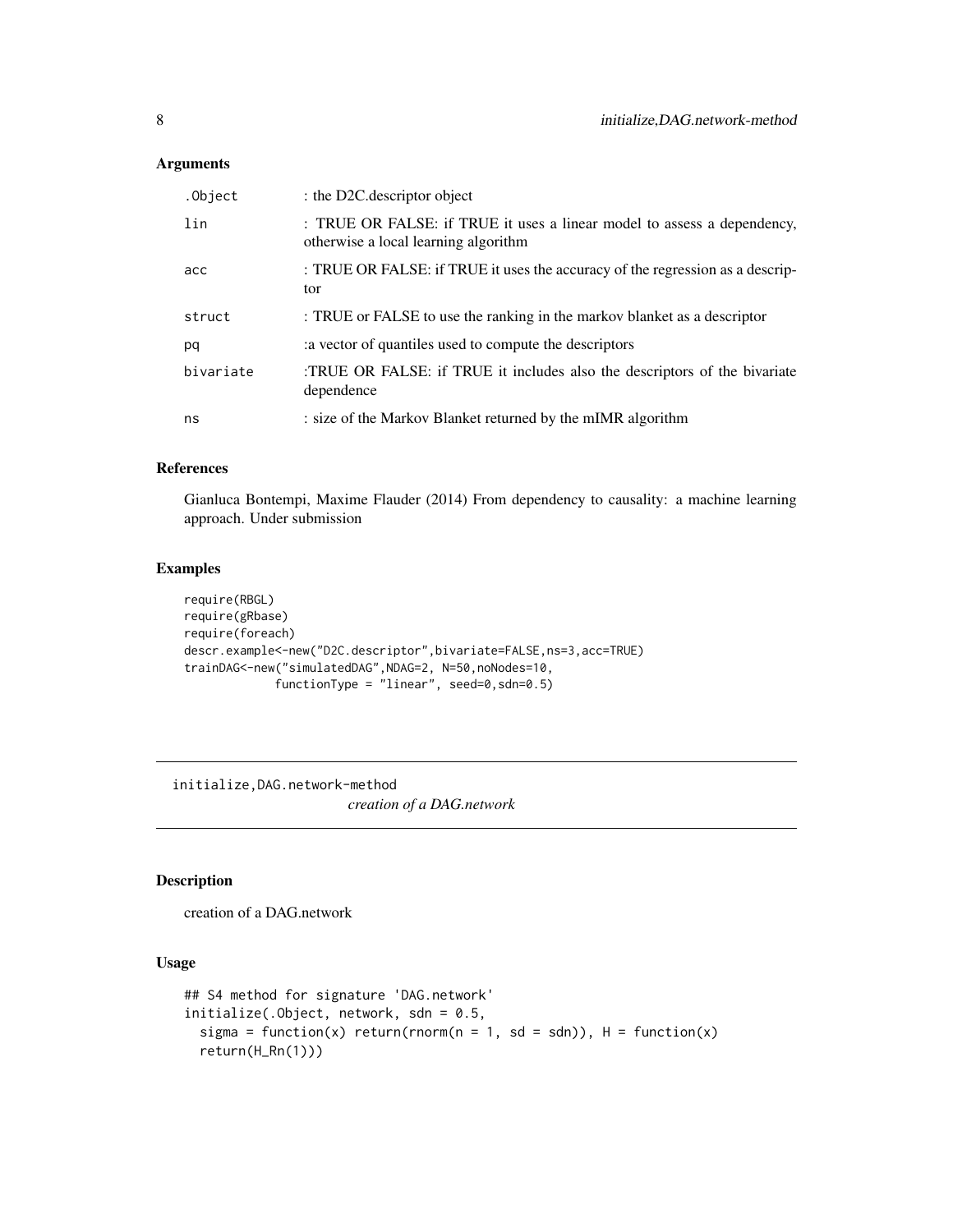# <span id="page-8-0"></span>Arguments

| .Object | : DAG.network object                              |
|---------|---------------------------------------------------|
| network | : object of class "graph"                         |
| sdn     | : standard deviation of aditive noise.            |
| sigma   | : function returning the additive noise           |
| н       | : function describing the type of the dependency. |

```
initialize,simulatedDAG-method
```
*creation of a "simulatedDAG" containing a list of DAGs and associated observations*

# Description

creation of a "simulatedDAG" containing a list of DAGs and associated observations

# Usage

```
## S4 method for signature 'simulatedDAG'
initialize(.Object, NDAG = 1,
 noNodes = sample(10:20, size = 1), functionType = "linear",
 quantize = FALSE, verbose = TRUE, N = sample(100:500, size = 1),
  seed = 1234, sdn = 0.5, goParallel = FALSE)
```
# Arguments

| .Object      | : simulatedDAG object                                                                                                                                                          |
|--------------|--------------------------------------------------------------------------------------------------------------------------------------------------------------------------------|
| NDAG         | : number of DAGs to be created and simulated                                                                                                                                   |
| noNodes      | : number of Nodes of the DAGs. If it is a two-valued vector, the value of Nodes<br>is randomly sampled in the interval                                                         |
| functionType | : type of the dependency. It is of class "character" and is one of ("linear",<br>"quadratic","sigmoid")                                                                        |
| quantize     | $\therefore$ if TRUE it discretize the observations into two bins. If it is a two-valued vector<br>$[a,b]$ , the value of quantize is randomly sampled in the interval $[a,b]$ |
| verbose      | : if TRUE it prints out the state of progress                                                                                                                                  |
| N            | : number of sampled observations for each DAG. If it is a two-valued vector<br>$[a,b]$ , the value of N is randomly sampled in the interval $[a,b]$                            |
| seed         | : random seed                                                                                                                                                                  |
| sdn          | : standard deviation of aditive noise. If it is a two-valued vector, the value of N<br>is randomly sampled in the interval                                                     |
| goParallel   | : if TRUE it uses parallelism                                                                                                                                                  |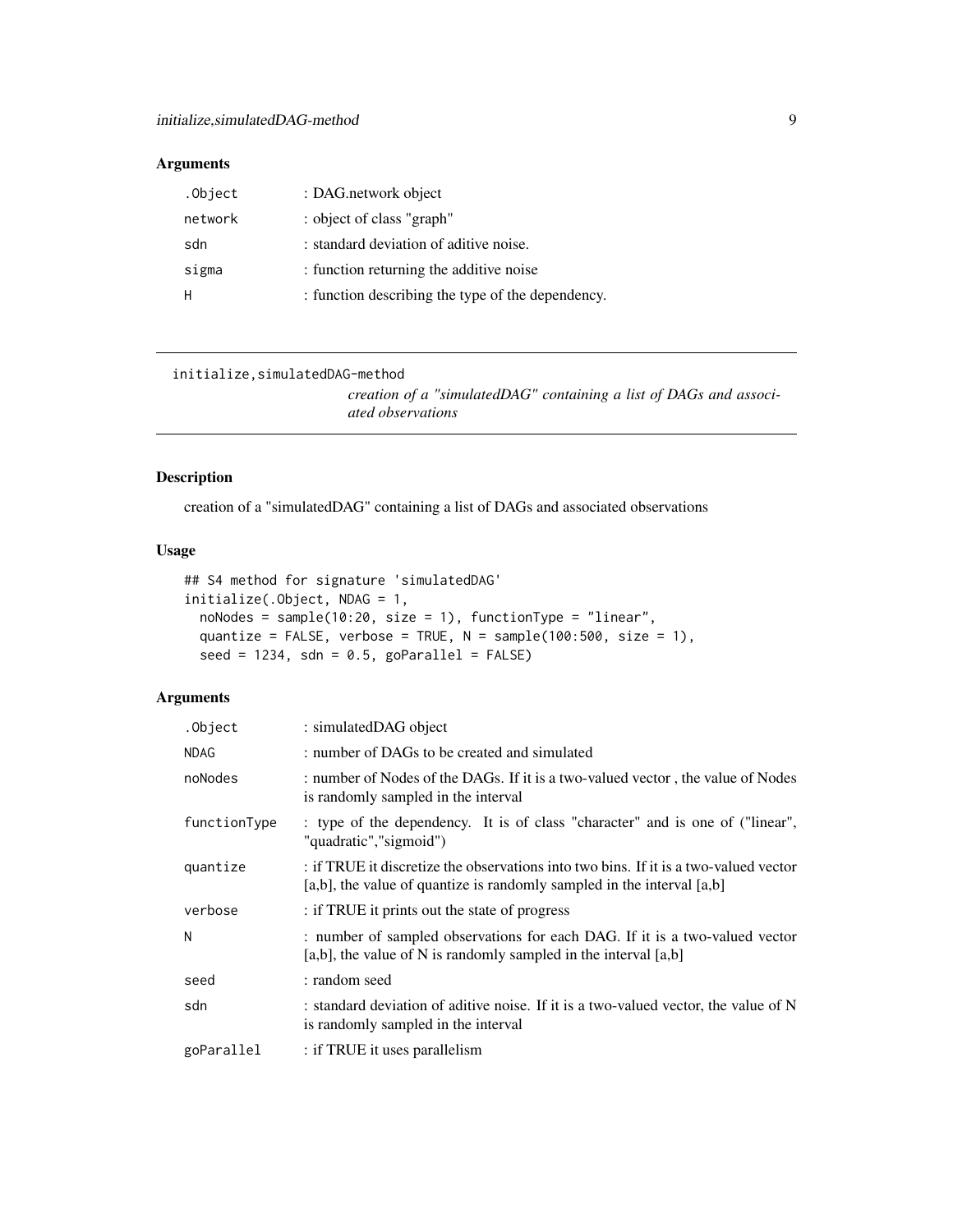<span id="page-9-0"></span>Gianluca Bontempi, Maxime Flauder (2014) From dependency to causality: a machine learning approach. Under submission

# Examples

```
require(RBGL)
require(gRbase)
require(foreach)
descr=new("D2C.descriptor")
descr.example<-new("D2C.descriptor",bivariate=FALSE,ns=3,acc=TRUE)
trainDAG<-new("simulatedDAG",NDAG=10, N=c(50,100),noNodes=c(15,40),
             functionType = "linear", seed=0, sdn=c(0.45, 0.75))
```
<span id="page-9-1"></span>mimr *mIMR (minimum Interaction max Relevance) filter*

# Description

Filter based on information theory which aims to prioritise direct causal relationships in feature selection problems where the ratio between the number of features and the number of samples is high. The approach is based on the notion of interaction which is informative about the relevance of an input subset as well as its causal relationship with the target.

# Usage

```
minr(X, Y, nmax = 5, init = FALSE, lambda = 0.5, spouse. removal = TRUE,caus = 1)
```
# Arguments

| X      | $:$ input matrix                                                                                                                                                                                 |
|--------|--------------------------------------------------------------------------------------------------------------------------------------------------------------------------------------------------|
| Y      | : output vector                                                                                                                                                                                  |
| nmax   | : number of returned features                                                                                                                                                                    |
| init   | : if TRUE it makes a search in the space of pairs of features to initialize the<br>ranking, otherwise the first ranked feature is the one with the highest mutual<br>information with the output |
| lambda | : weight $0 \leq \lambda \leq 1$ of the interaction term                                                                                                                                         |
|        | spouse.removal: TRUE OR FALSE. if TRUE it removes the spouses before ranking                                                                                                                     |
| caus   | : if caus =1 it prioritizes causes otherwise (caus=-1) it prioritizes effects                                                                                                                    |

## Value

ranked vector of nmax indices of features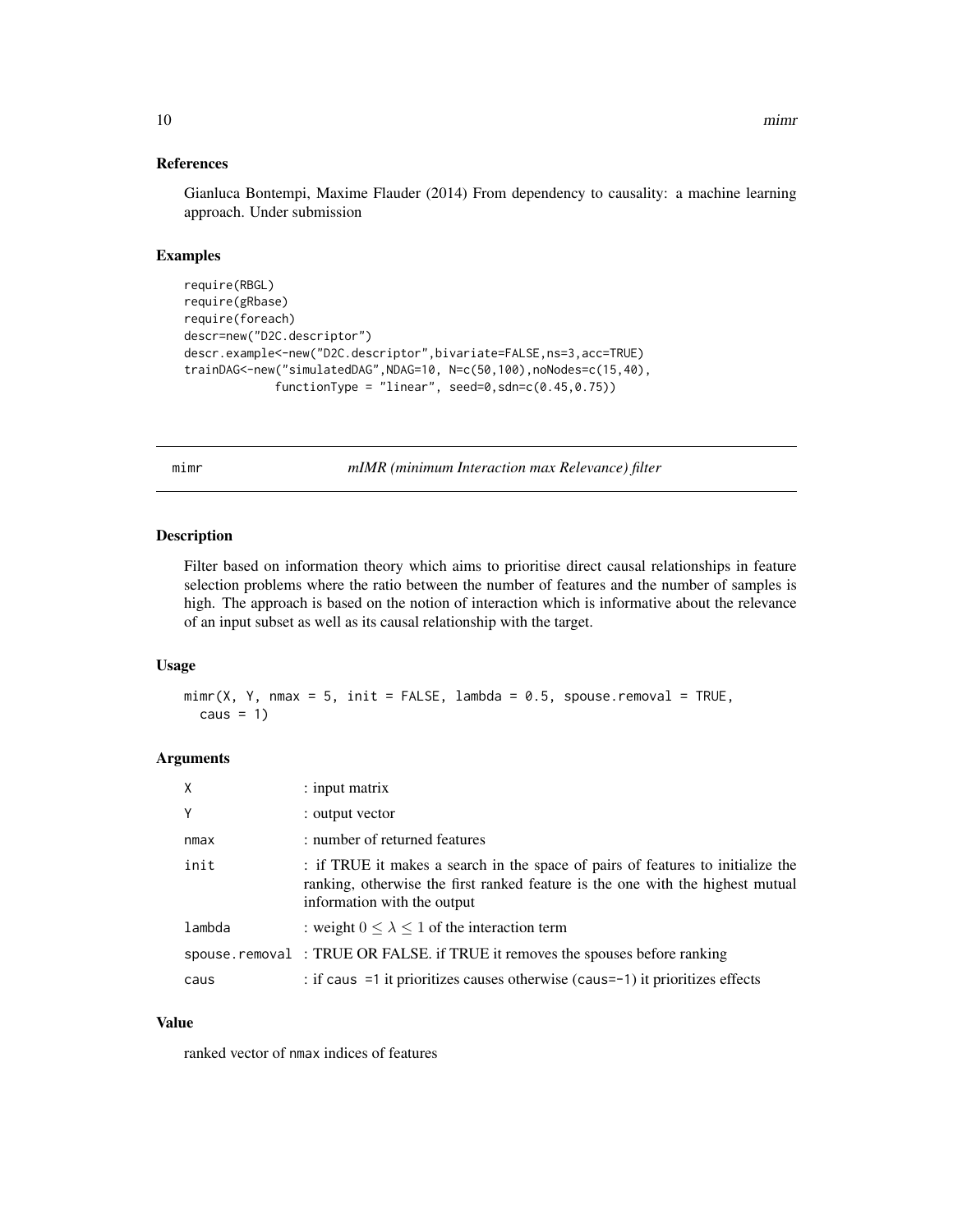<span id="page-10-0"></span>Bontempi G., Meyer P.E. (2010) Causal filter selection in microarray data. ICML10

#### Examples

```
set.seed(0)
N<-500
n<-5
X<-array(rnorm(N*n),c(N,n))
Y<-X[,1]-3*X[,3]+4*X[,2]+rnorm(N,sd=0.5)
Z1<-Y+rnorm(N,sd=0.5)
## effect 1
Z2<-2*Y+rnorm(N,sd=0.5)
## effect 2
most.probable.causes<-mimr(cbind(X,Z1,Z2),Y,nmax=3,init=TRUE,spouse=FALSE,lambda=1)
## causes are in the first three columns of the feature dataset
most.probable.effects<-mimr(cbind(X,Z1,Z2),Y,nmax=3,init=TRUE,spouse=FALSE,lambda=1,caus=-1)
## effects are in the last two columns of the feature dataset
```
predict,D2C-method *predict if there is a connection between node i and node j*

# Description

predict if there is a connection between node i and node j

# Usage

```
## S4 method for signature 'D2C'
predict(object, i, j, data)
```
# Arguments

| object | : a D2C object                               |
|--------|----------------------------------------------|
|        | : index of putative cause $(1 \le i \le n)$  |
| ÷i     | : index of putative effect $(1 \le j \le n)$ |
| data   | : dataset of observations from the DAG       |

# Value

list with response and prob of the prediction

# References

Gianluca Bontempi, Maxime Flauder (2014) From dependency to causality: a machine learning approach. Under submission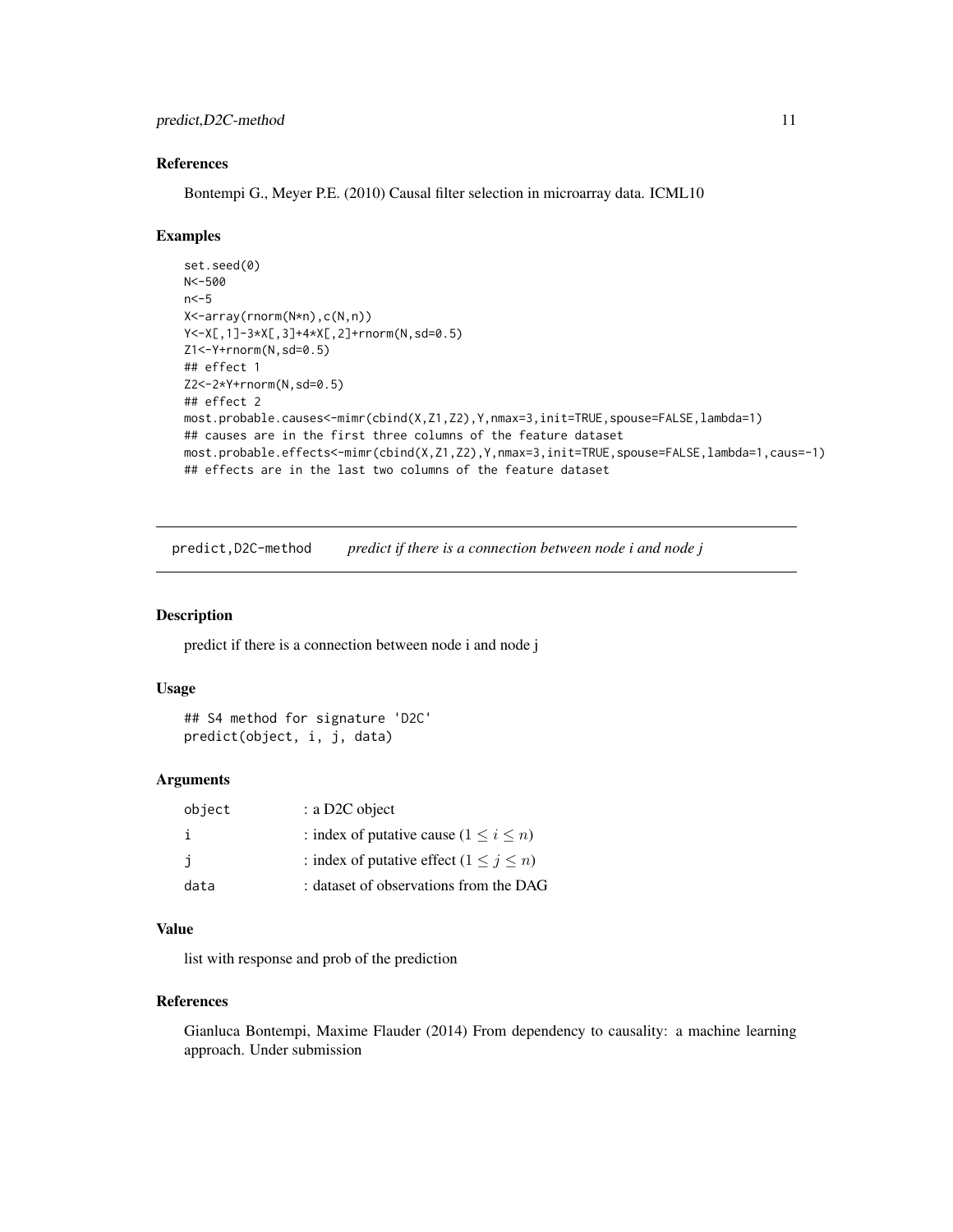<span id="page-11-0"></span>12 true.net

# Examples

```
require(RBGL)
require(gRbase)
require(foreach)
data(example)
## load the D2C object
testDAG<-new("simulatedDAG",NDAG=1, N=50,noNodes=5,
           functionType = "linear", seed=1,sdn=c(0.25, 0.5))
## creates a simulatedDAG object for testing
plot(testDAG@list.DAGs[[1]])
## plot the topology of the simulatedDAG
predict(example,1,2, testDAG@list.observationsDAGs[[1]])
## predict if the edge 1->2 exists
predict(example,4,3, testDAG@list.observationsDAGs[[1]])
## predict if the edge 4->3 exists
predict(example,4,1, testDAG@list.observationsDAGs[[1]])
## predict if the edge 4->1 exists
```
simulatedDAG-class *An S4 class to store a list of DAGs and associated observations*

# Description

An S4 class to store a list of DAGs and associated observations

# Arguments

| list.DAGs             | : list of stored DAGs                                                                                   |
|-----------------------|---------------------------------------------------------------------------------------------------------|
| list.observationsDAGs |                                                                                                         |
|                       | : list of observed datasets, each sampled from the corresponding member of<br>list.DAGs                 |
| <b>NDAG</b>           | : number of DAGs.                                                                                       |
| functionType          | : type of the dependency. It is of class "character" and is one of ("linear",<br>"quadratic","sigmoid") |
| seed                  | : random seed                                                                                           |
|                       |                                                                                                         |

true.net *Adjacency matrix of the Alarm dataset*

# Description

contains the adjacency matrix of the Alarm DAG. See the vignette for an utilization of the dataset

# Details

Adjacency matrix of the Alarm benchmark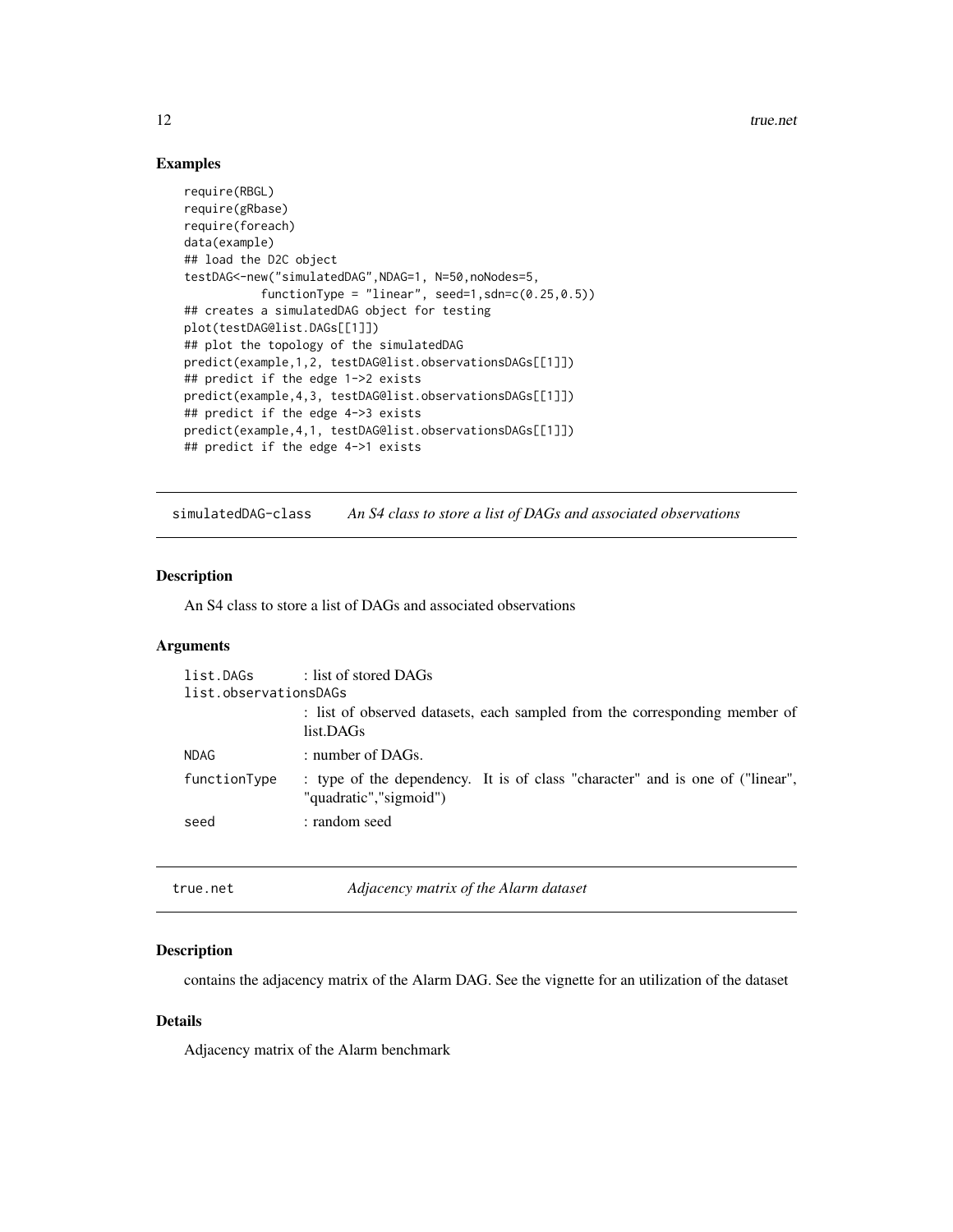<span id="page-12-0"></span>Aliferis C, Statnikov A, Tsamardinos I, Mani S, Koutsoukos X Local Causal and Markov Blanket Induction for Causal Discovery and Feature Selection for Classif ication Part II: Analysis and Extensions' by ; JMLR 2010'

```
update,simulatedDAG-method
```
*update of a "simulatedDAG" with a list of DAGs and associated observations*

# Description

update of a "simulatedDAG" with a list of DAGs and associated observations

# Usage

```
## S4 method for signature 'simulatedDAG'
update(object, list.DAGs, list.observationsDAGs)
```
# Arguments

object : simulatedDAG to be updated list.DAGs : list of stored DAGs list.observationsDAGs : list of observed datasets, each sampled from the corresponding member of list.DAGs

updateD2C,D2C-method *update of a "D2C" with a list of DAGs and associated observations*

# Description

update of a "D2C" with a list of DAGs and associated observations

## Usage

```
## S4 method for signature 'D2C'
updateD2C(object, sDAG, verbose = TRUE, goParallel = FALSE)
```
# Arguments

| object     | : D2C to be updated                 |
|------------|-------------------------------------|
| sDAG       | : simulatedDAG object to update D2C |
| verbose    | : TRUE or FALSE                     |
| goParallel | : if TRUE it uses parallelism       |